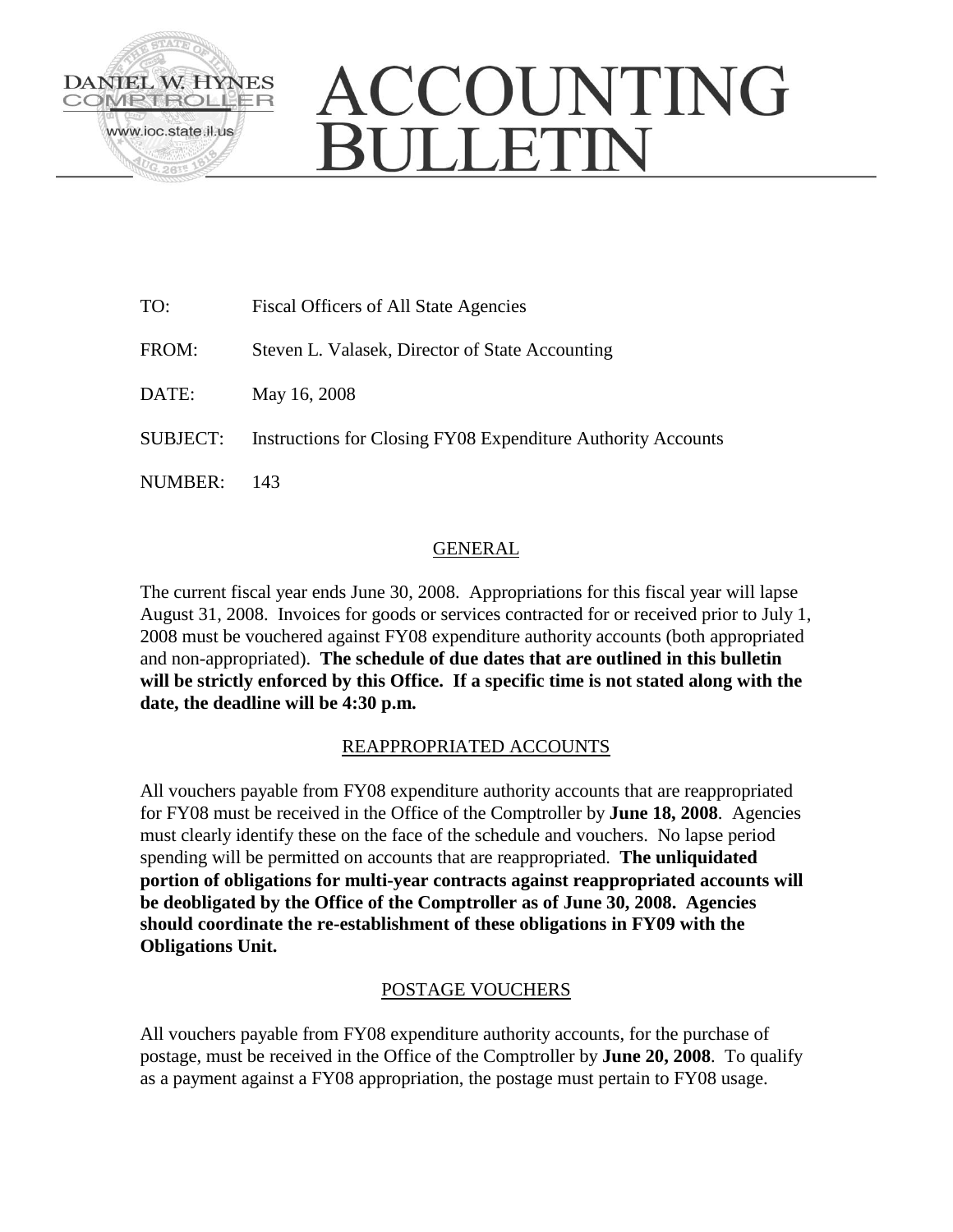#### UTILITY BILLS

Agencies should continue the past practice of allocating utility bills that cover portions of June and July. Agencies have the option of either prorating utility bills to the proper month based upon the number of days service was provided, or charging the bill to the month and appropriate fiscal year which had the majority of serviced days. Once an option is chosen, it must be continued in all subsequent fiscal years.

#### TELEPHONE BILLS

Telephone bills contain an advance charge for monthly service and charges for toll calls made the previous billing period. Agencies have the option of charging the entire bill according to the fiscal year the vendor's invoice date falls within, or allocating the advance charges according to billing date and the toll call charges according to actual toll call date. Once an option is chosen, it must be continued in all subsequent fiscal years.

#### TRAVEL

Where travel at fiscal year end crosses into the new fiscal year, agencies have the option of charging all travel expenses incident to a specific trip to the fiscal year in which the travel began, or of allocating the expenses according to the days traveled in each fiscal year utilizing separate vouchers. If the first option is chosen, the entire trip should be submitted on a separate voucher. Once an option is chosen, it must be continued in all subsequent years.

### LAPSE PERIOD – VOUCHERS

From July 1, 2008 through August 31, 2008, all paper vouchers and schedules must be stamped or otherwise marked as either "FY08" or "FY09" to clearly designate the fiscal year. The fiscal year indicator should be placed on the upper right-hand corner of each voucher and schedule. For paperless vouchers, "FY08" or "FY09" should be placed on the agency tape/file balance report. All paper vouchers covering goods or services to be paid from FY08 expenditure authority accounts during the lapse period should be stamped in a prominent place, "Contracted for Prior to July 1". For paperless vouchers, the statement "Contracted for Prior to July 1" should be stamped on the agency tape/file balance report. ALL TRANSACTIONS SUBMITTED ON A TAPE/FILE MUST BE FROM THE SAME FISCAL YEAR.

Lapse period expenditures are limited to those liquidating liabilities for goods and services contracted for prior to July 1, 2008.

All vouchers must contain beginning and ending dates of service. Vouchers citing a contract must contain beginning and ending dates of service that are within the terms of the contract.

All vouchers must contain a Proper Billing Date, if applicable.

All vouchers payable from FY08 expenditure authority accounts must be received in the Office of the Comptroller by **August 21, 2008**.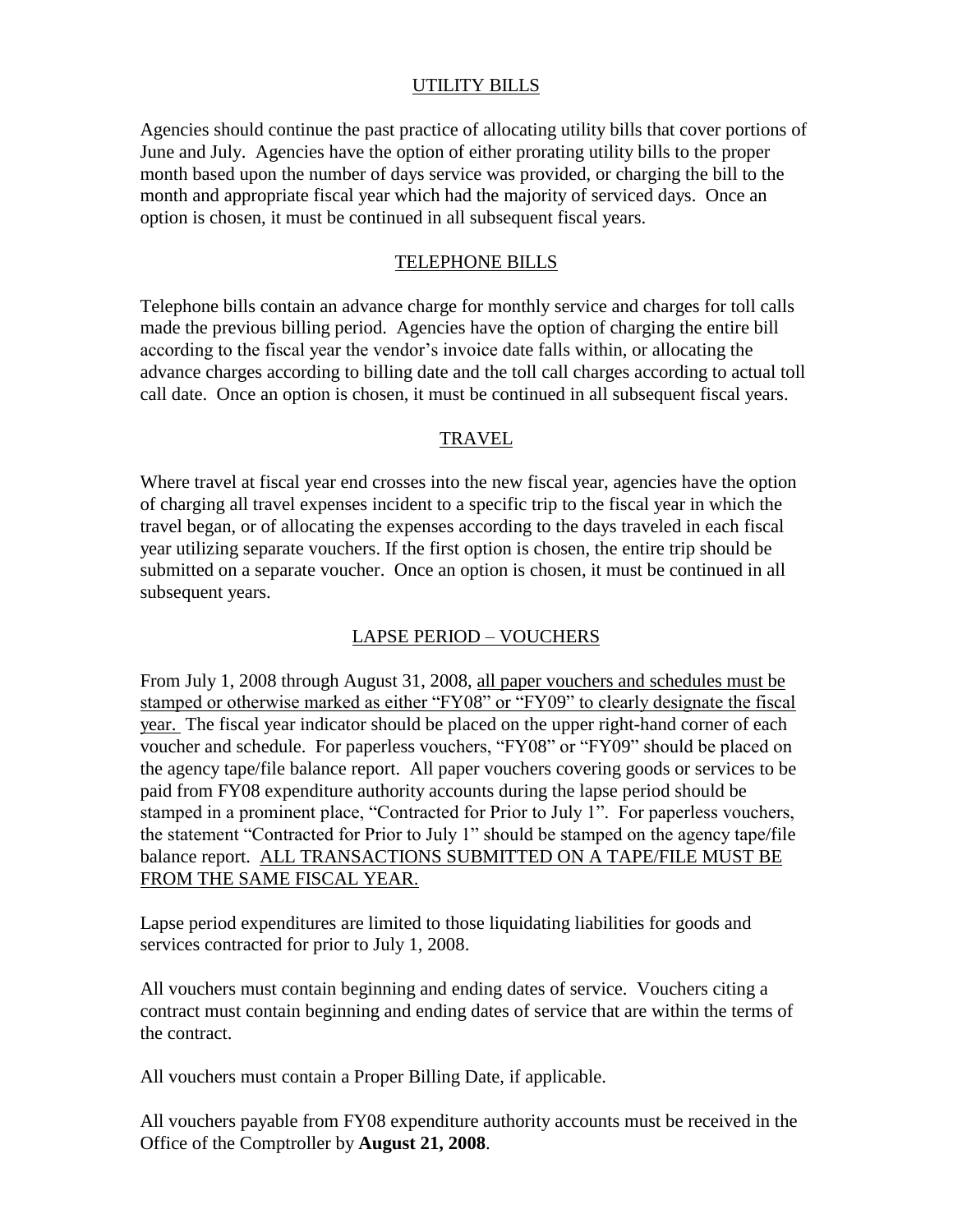## PROFESSIONAL OR ARTISTIC VOUCHERS

Any service which involves professional or artistic skills, or any personal services by an employee whose compensation is subject to income tax withholding (including contractual employees) must be performed by June 30, 2008 to be charged against the FY08 appropriation.

Any voucher for professional or artistic skills, or personal services submitted with a service date beyond June 30, 2008 will be ineligible for payment from FY08 and will be returned to the agency.

#### LAPSE PERIOD – OBLIGATIONS

The reconciliation of your obligation records is extremely important through the closing of this fiscal year. Timely reconciliation of your records can ensure timely processing of your payments.

From July 1, 2008 through August 31, 2008, all contract related documents must be stamped or otherwise marked as either "FY08" or "FY09" to clearly designate the fiscal year. The fiscal year should be placed on the upper right-hand corner of the document.

Obligations established against FY08 expenditure authority accounts after June 30, must represent liabilities outstanding at June 30, 2008 (i.e., financial obligations for goods or services contracted for or received prior to July 1, 2008). In addition, all FY08 CODs filed after June 30 should be stamped "Contracted for Prior to July 1".

Outstanding obligations at June 30, 2008 may be canceled or decreased during the lapse period. Outstanding obligations representing actual contractual liabilities may be decreased or canceled only if such notice is accompanied by a contract amendment reflecting the corresponding decrease or cancellation. Contractual liabilities may also be increased during the lapse period as long as the increase is relevant to the original contract and is accompanied by a contract amendment executed prior to July 1, 2008 increasing the contract amount.

All obligation establishments, increases, decreases and cancellations that affect FY08 processing, must be received in the Office of the Comptroller by **August 15, 2008**.

### LAPSE PERIOD – APPROPRIATION TRANSFERS

All appropriation transfers that affect FY08 processing must be received in the Office of the Comptroller by **August 20, 2008**. All Expenditure Transfers that affect FY08 processing must be received in the Office of the Comptroller by **August 13, 2008**.